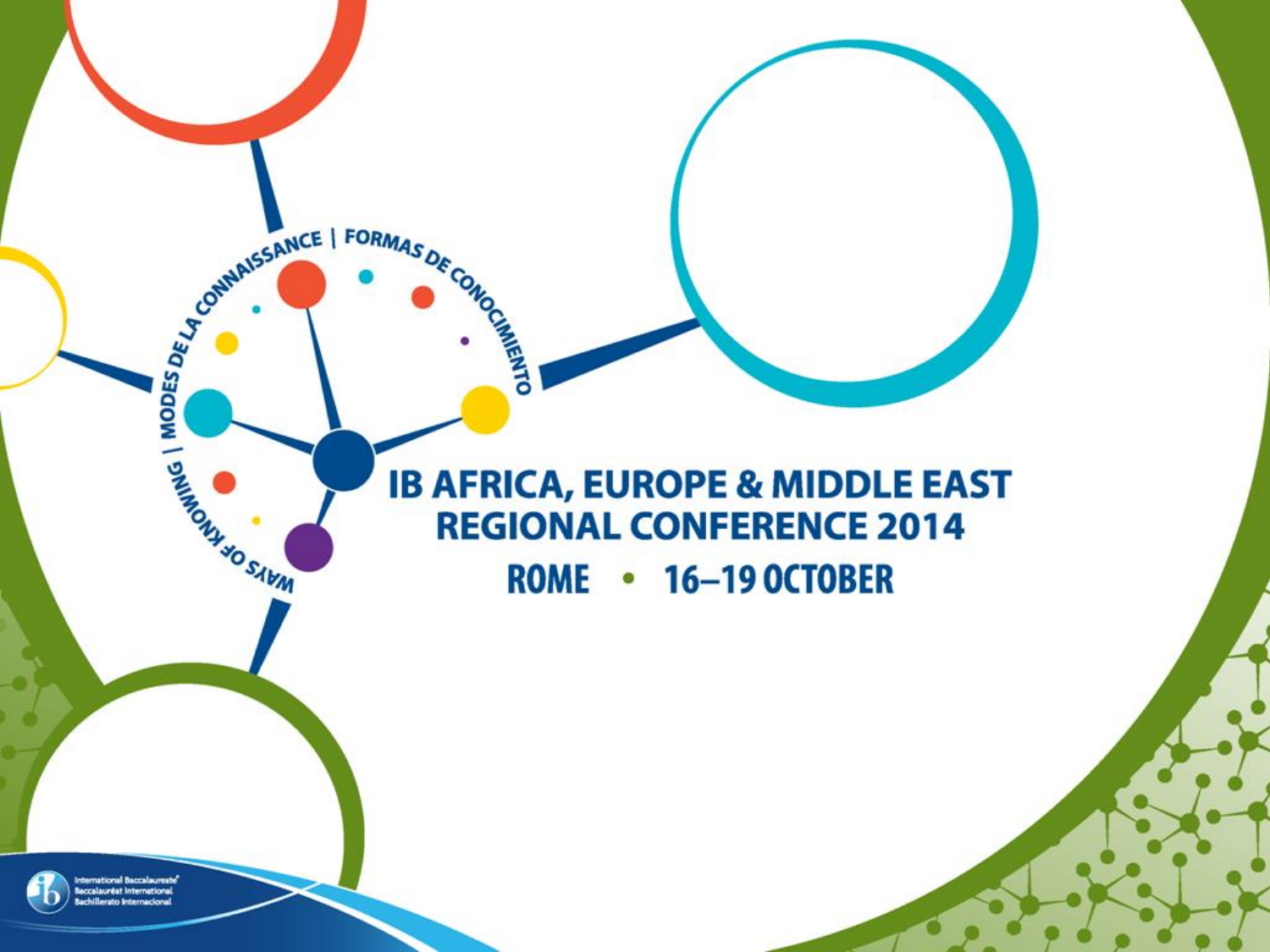

## **IB strategy and engagement in Africa, Europe and Middle East**

Adrian Kearney, Regional Director Africa, Europe, Middle East

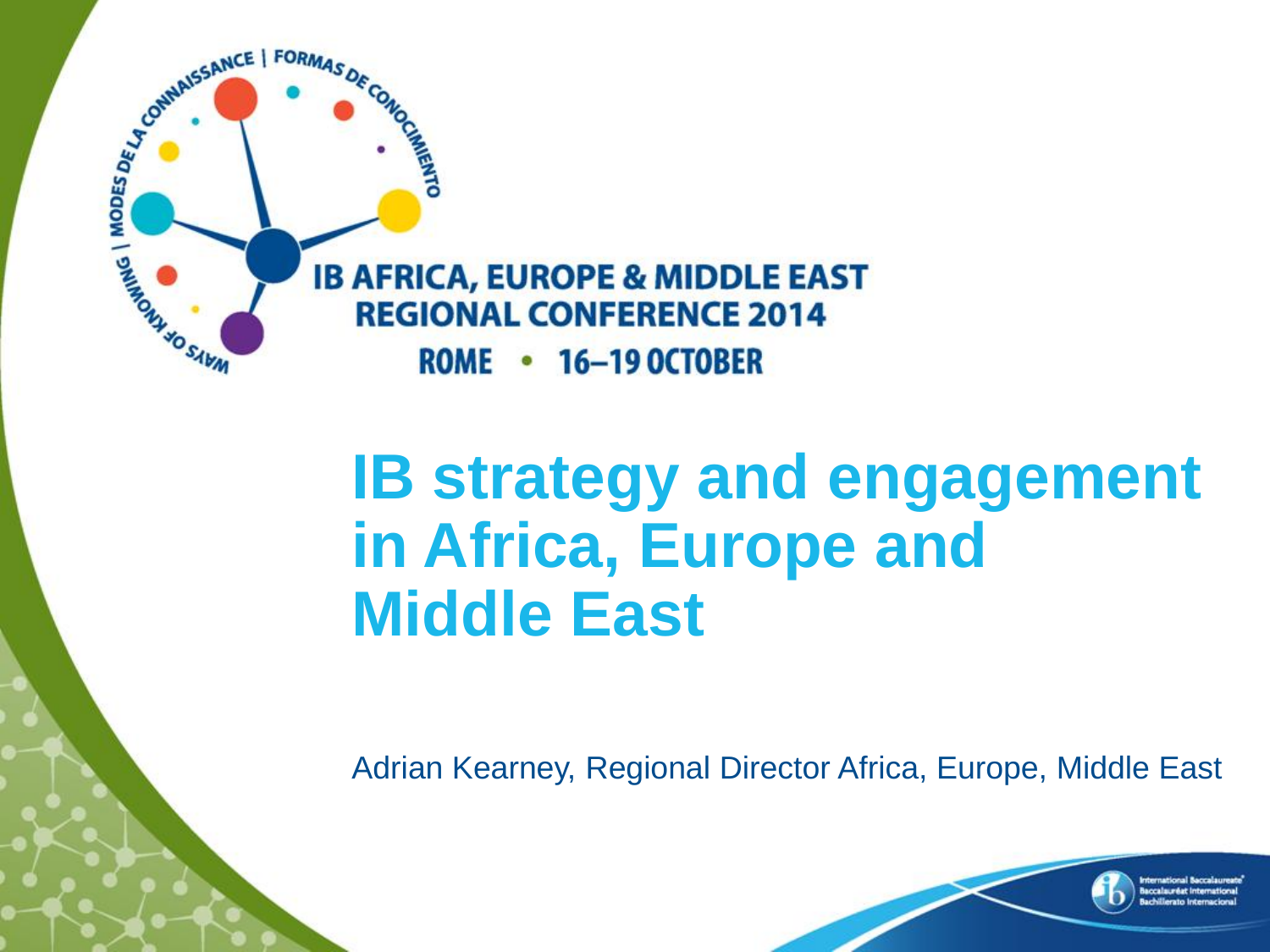

# **Quiz Time: Fun Facts AEM**

- How many state schools offer the DP in Spain?
- How many universities offer the IB certificates in teaching and learning in Spain?
- Which UK HEI has had a 70% increase in IB admissions this year?
- Which HEI head of admissions stated in a recent conference ' the IB Diploma is a great qualification"?
- Is PYP offered in English medium schools only in the Middle East?
- Are there any IBBC authorized schools in the Middle East?
- Which country has the most IB schools in Africa?
- In which country did the youngest IB school in Africa become authorized in May 2014?

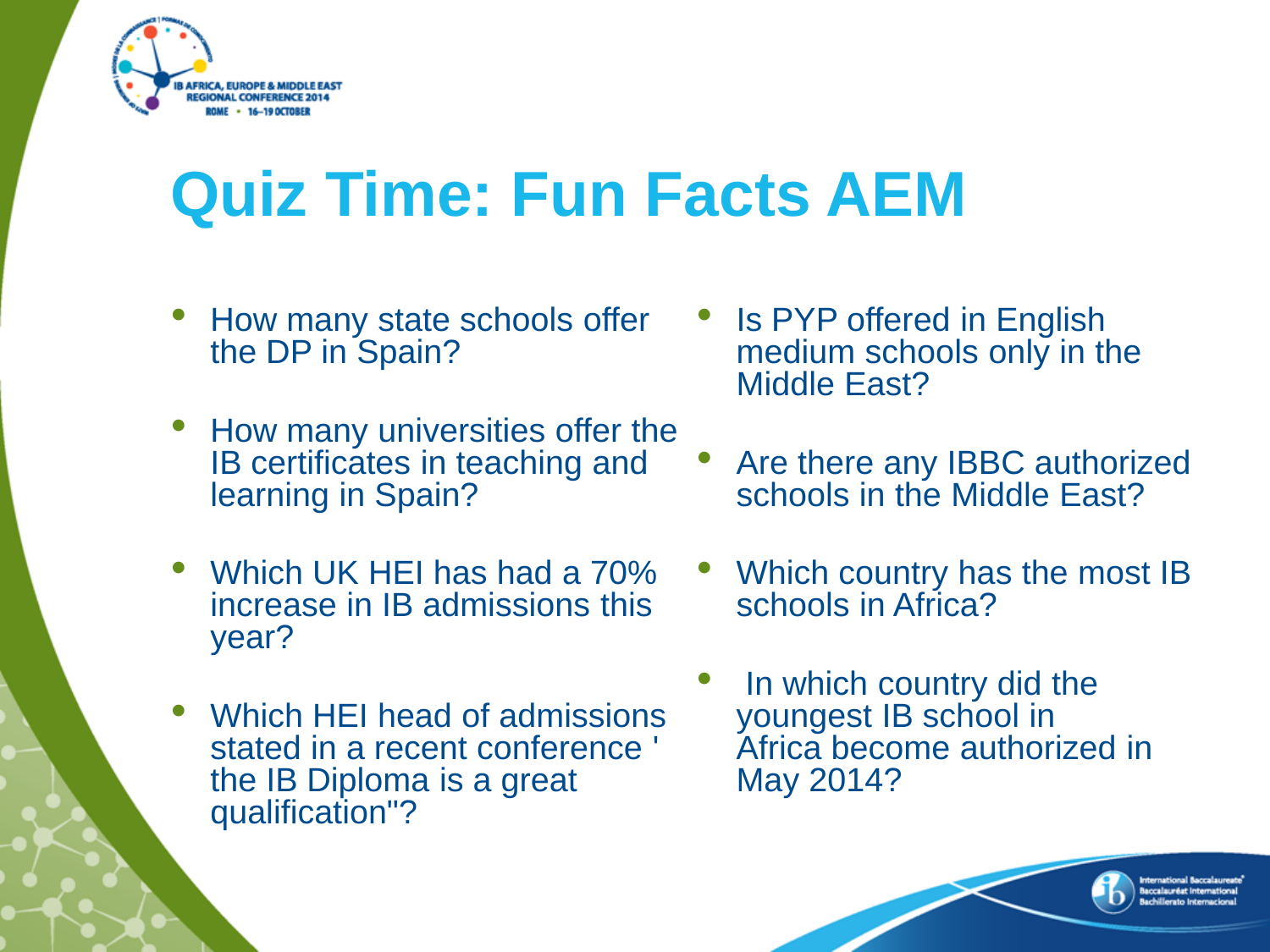

# **Quiz Time: Fun Facts AEM**

- How many state schools offer the DP in Spain? 24 out of 75
- How many universities offer the IB certificates in Spain? 2
- Which UK HEI has had a 70% increase in IB admissions this year? UCL
- Which HEI head of admissions stated in a recent conference ' the IB Diploma is a great qualification"? Mike Nicholson Head of UG Admissions at Oxford.
- . Is PYP offered in English medium schools only in the Middle East?Correct
- Are there any IBBC authorized schools in the Middle East? 6 in UAE and one in Jordan.
- Which country has the most IB schools in Africa? Egypt; 13 schools
- In which country did the youngest IB school in Africa become authorized in May 2014? - Nigeria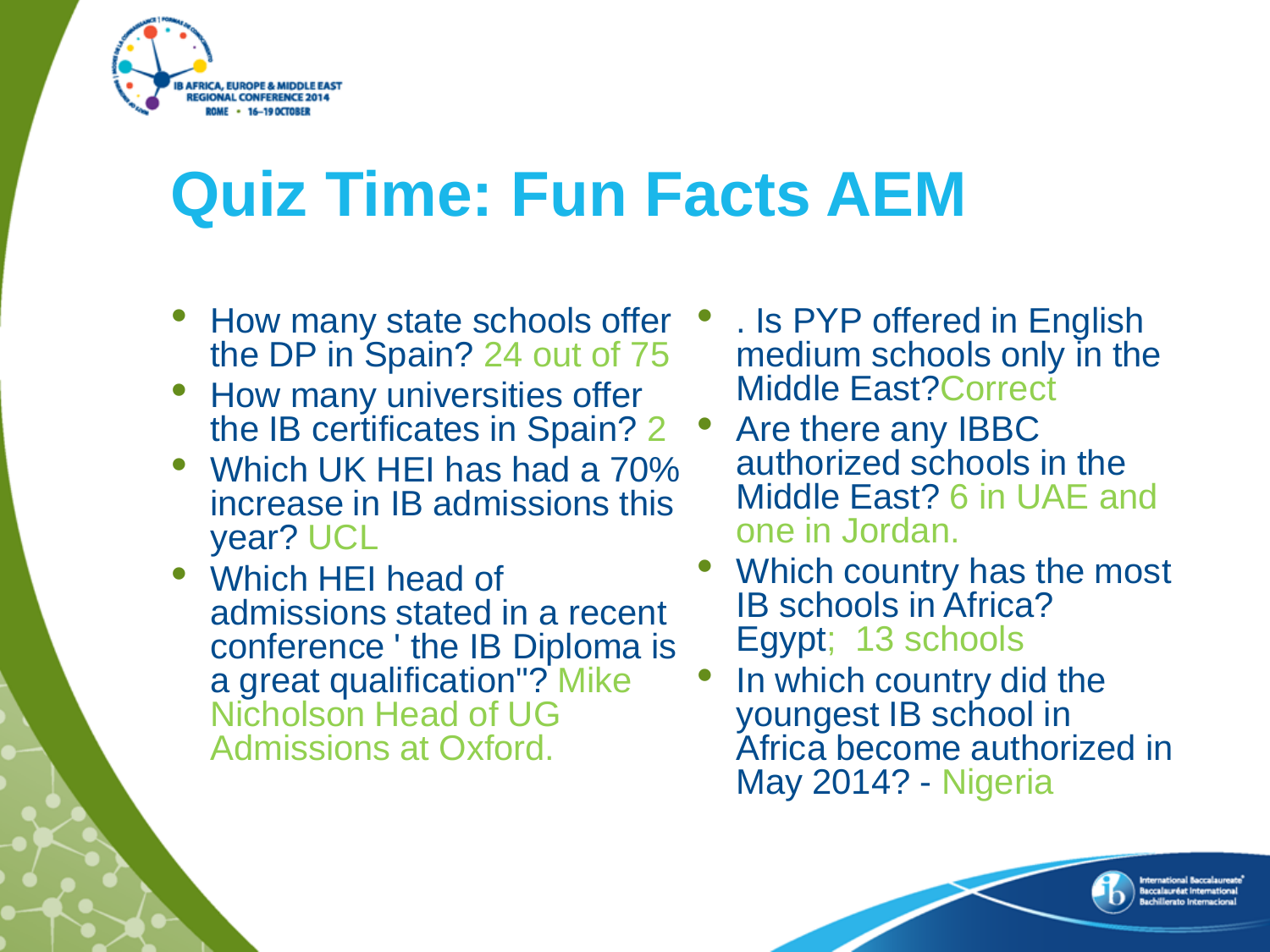

## **Overview**

- AEM Overview
- Strategic accomplishments 2014
- AEM Strategic objectives 2015
- Discussion & Recommendations

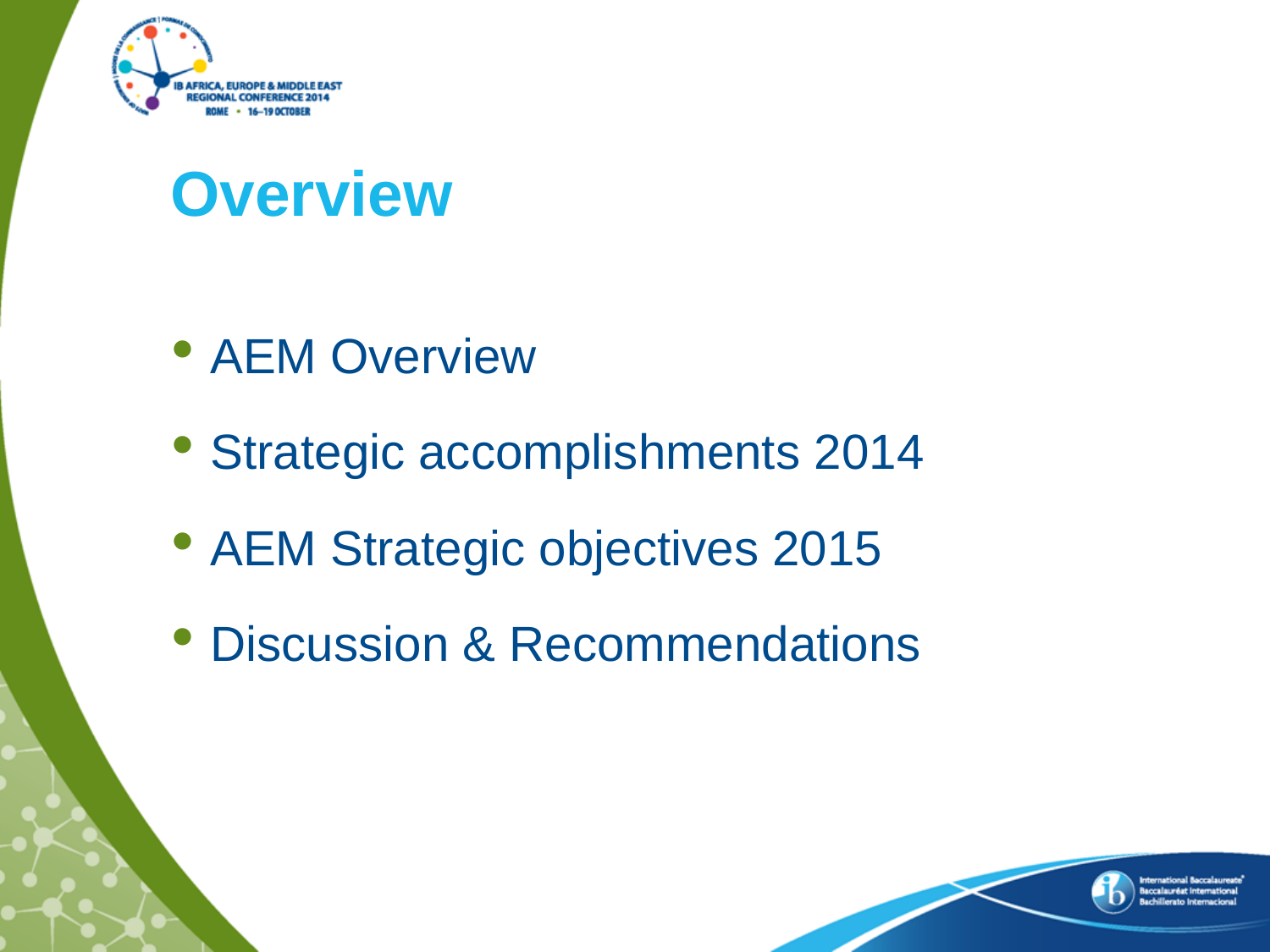

# **A LARGE AND DIVERSE REGION**

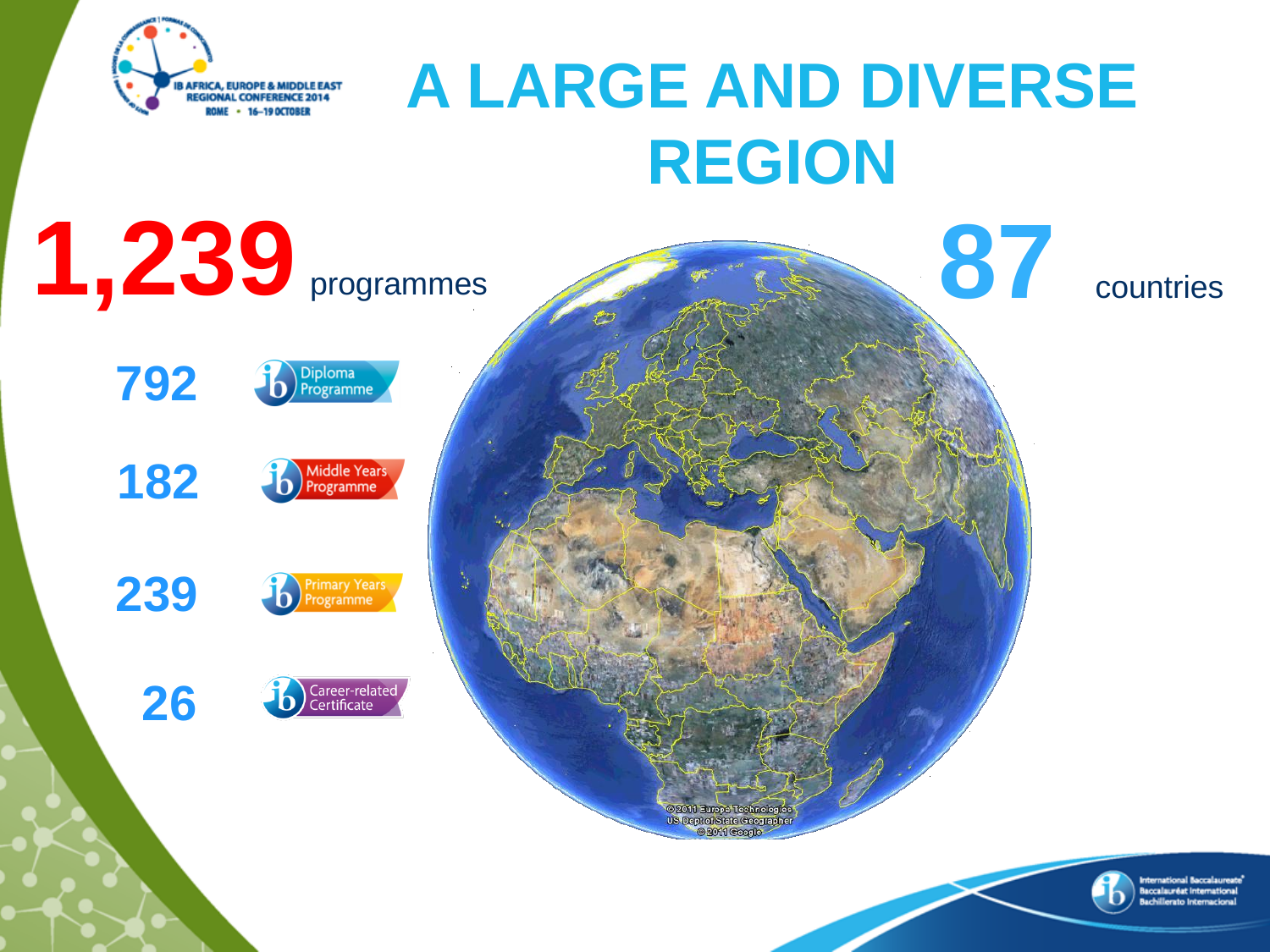

# **Geographically dispersed**

**Programmes authorized 1 January to 30 June 2014**

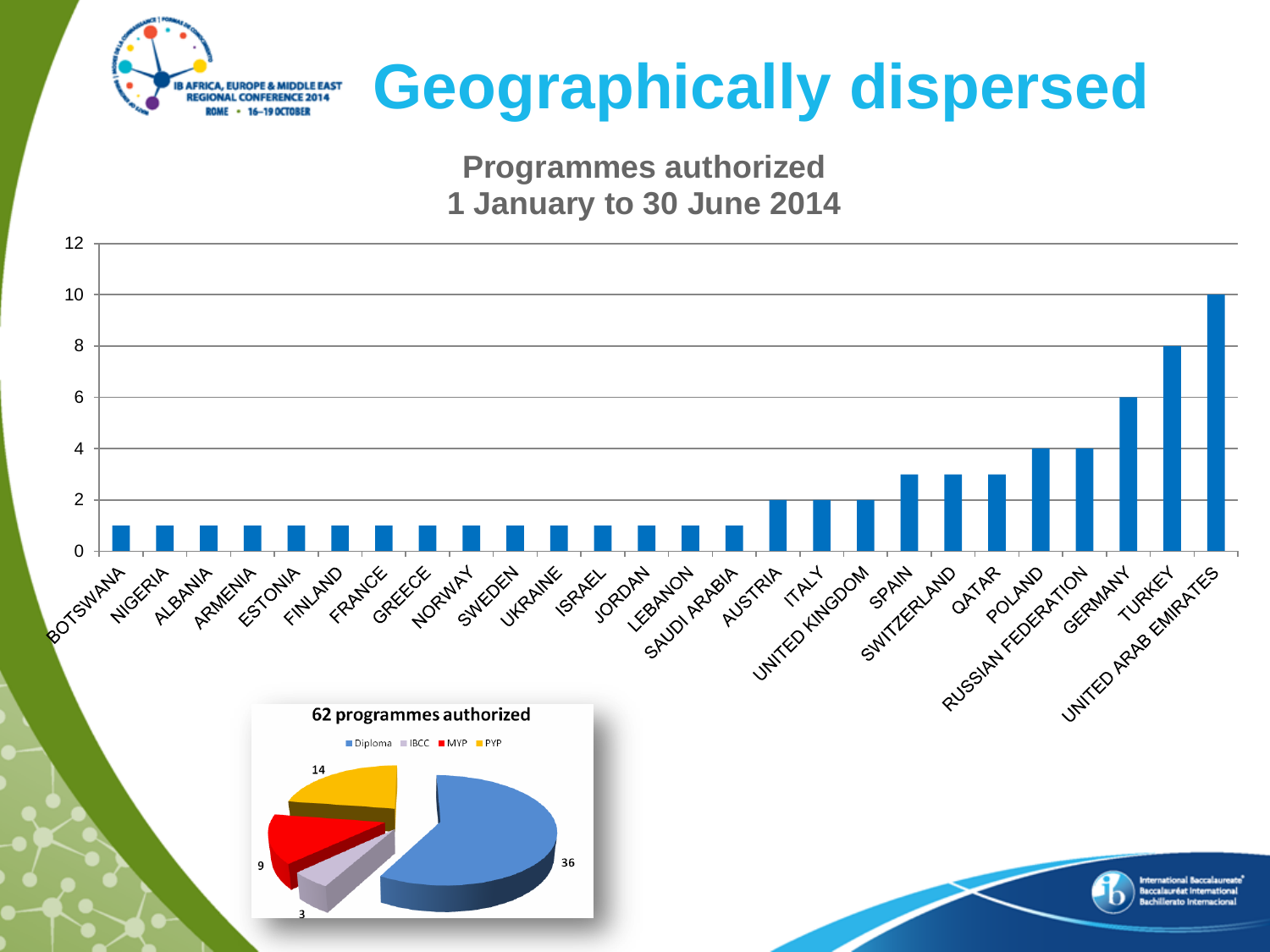

### IBAEM Impact



**IBCC** - 21 authorized + 9 satellite - 6 candidate

mational Baccalaurea accalauréat International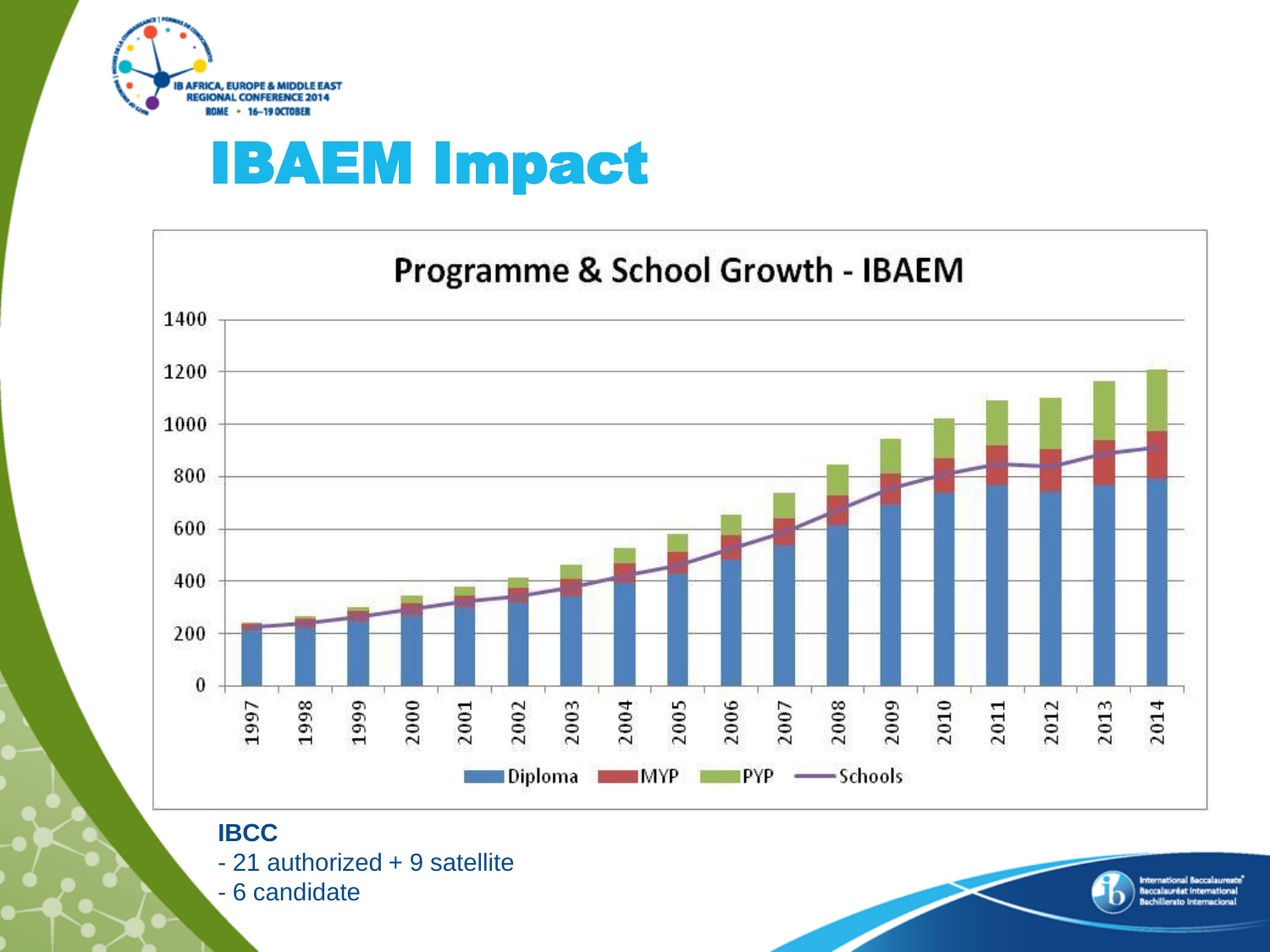

# 2014: Strategic achievements

- **Russian Federation**: Cooperation with the Department of Education of the City of Moscow.
- **Spain**: Continuing collaboration with the Ministry of Education and official submission to the authorities for MYP recognition.
- **Turkey**: Increased interest in IB programmes, enhanced local support being offered and translation needs are being evaluated.
- **EURASHE:** Cooperation agreement signed with EURASHE reaching out to 1100 higher education institutions within 40 countries.

**"Moscow International Schools" project** •**-**Started 2011 •Contacts with Moscow DoE •IBEN trained MYP / PYP •Workshops held in 2014 •Trained IBEN & Ambassadors

#### **Spain**

•Equivalence table in progress. •Orientation event schedule. •Outreach to access funding for PD. •Collaboration with local ministries.

#### **Turkey**

•HEI Seminar in November 2014 •Recognition and Development Ambassador trained •More cooperation with IB Association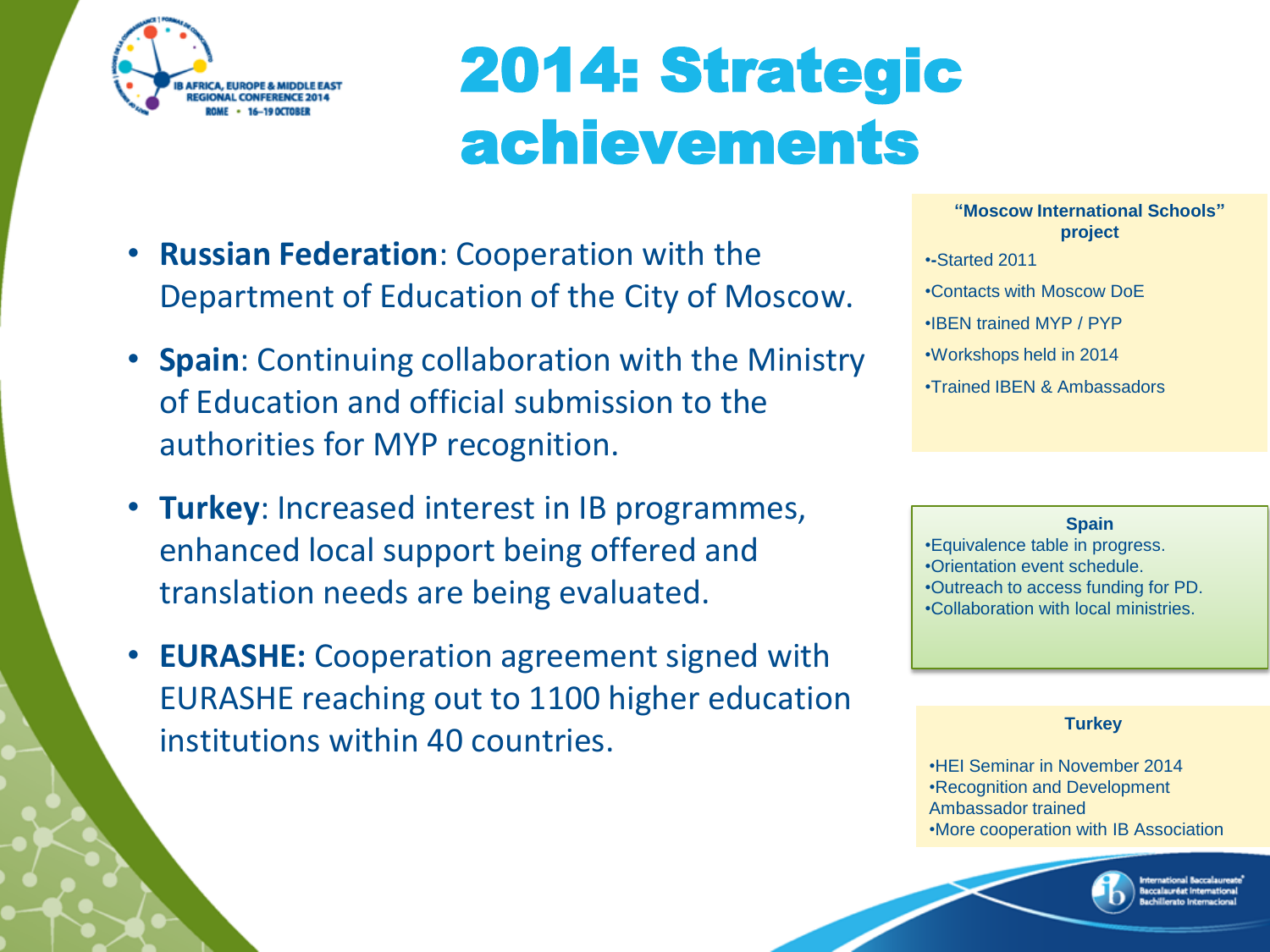

# 2014: Strategic achievements

**Qatar:** Further collaboration with Qatar Foundation who manage a group of IB schools and are a licensed IB PD provider to increase access to local teachers. Work has begin with the Supreme Educational Council to implement the PYP in a small number of non-private schools.

**UAE:** High level meetings were held with the National Institute for Vocational Education (NIVE) in August 2014 to discuss the recognition of the IBCC at a federal level.

**Jordan:** Conference for educators across the Middle East is being developed in partnership with Queen Rania Teachers Academy (QRTA) and hosted by Her Royal Highness Queen Rania in December 2014 in Amman, Jordan.

**Saudi Arabia:** IB KFF project has been signed to provide teacher support in Arabic for PYP, MYP & DP.

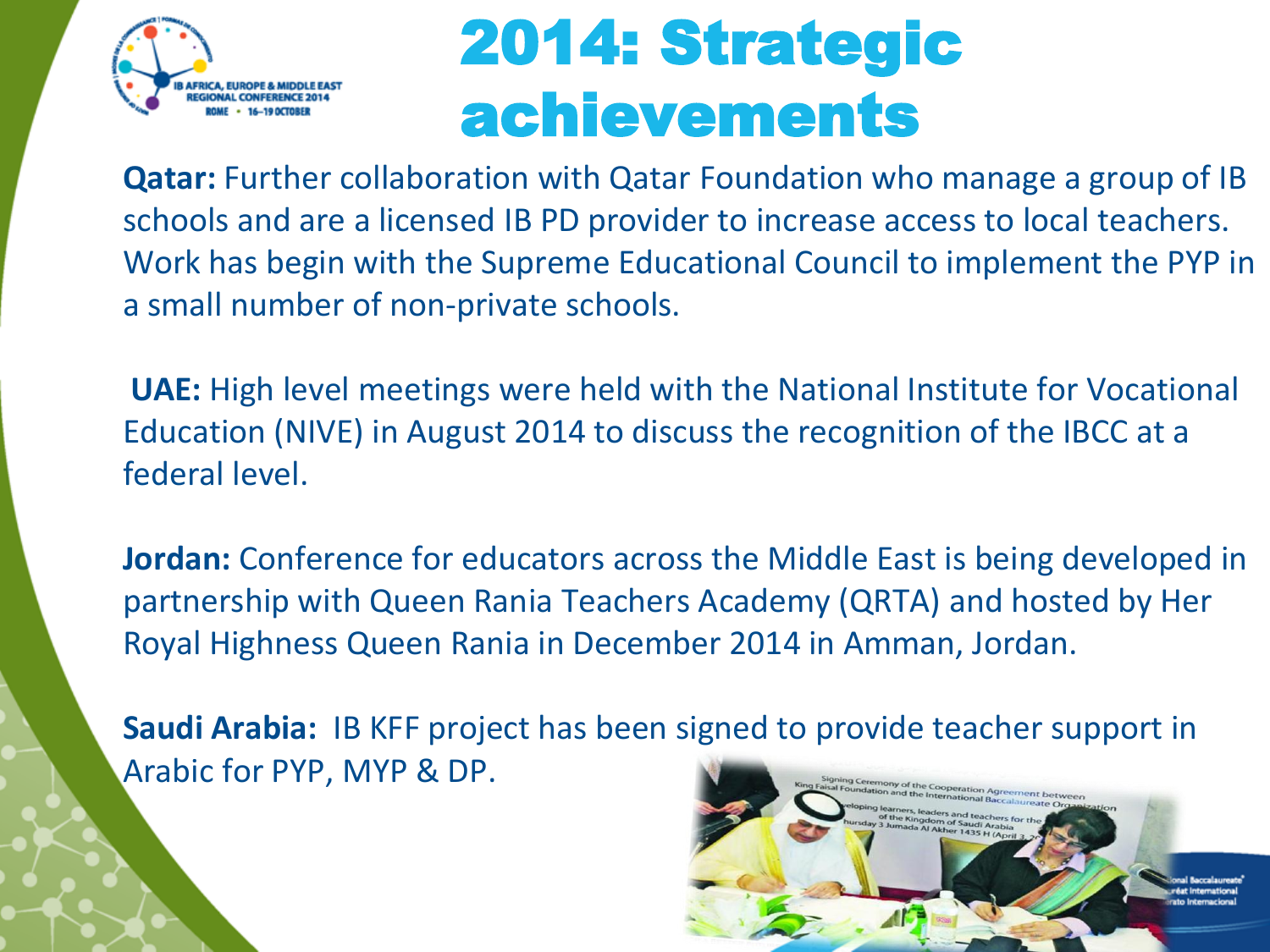

# 2014: Strategic achievements

**South Africa:** Successful symposium was held in April 2014 in Johannesburg for all schools in Africa.

**Ethiopia:** A renewed DP recognition agreement was secured in September 2014.

**Guinea:** Multilingual School project has signed an agreement with the government to open 3 new schools which will offer IB programmes.

**AAU:** MoU signed with the Association of African Universities in January 2014 which is a mutually beneficially partnership serving our stakeholders in Africa.

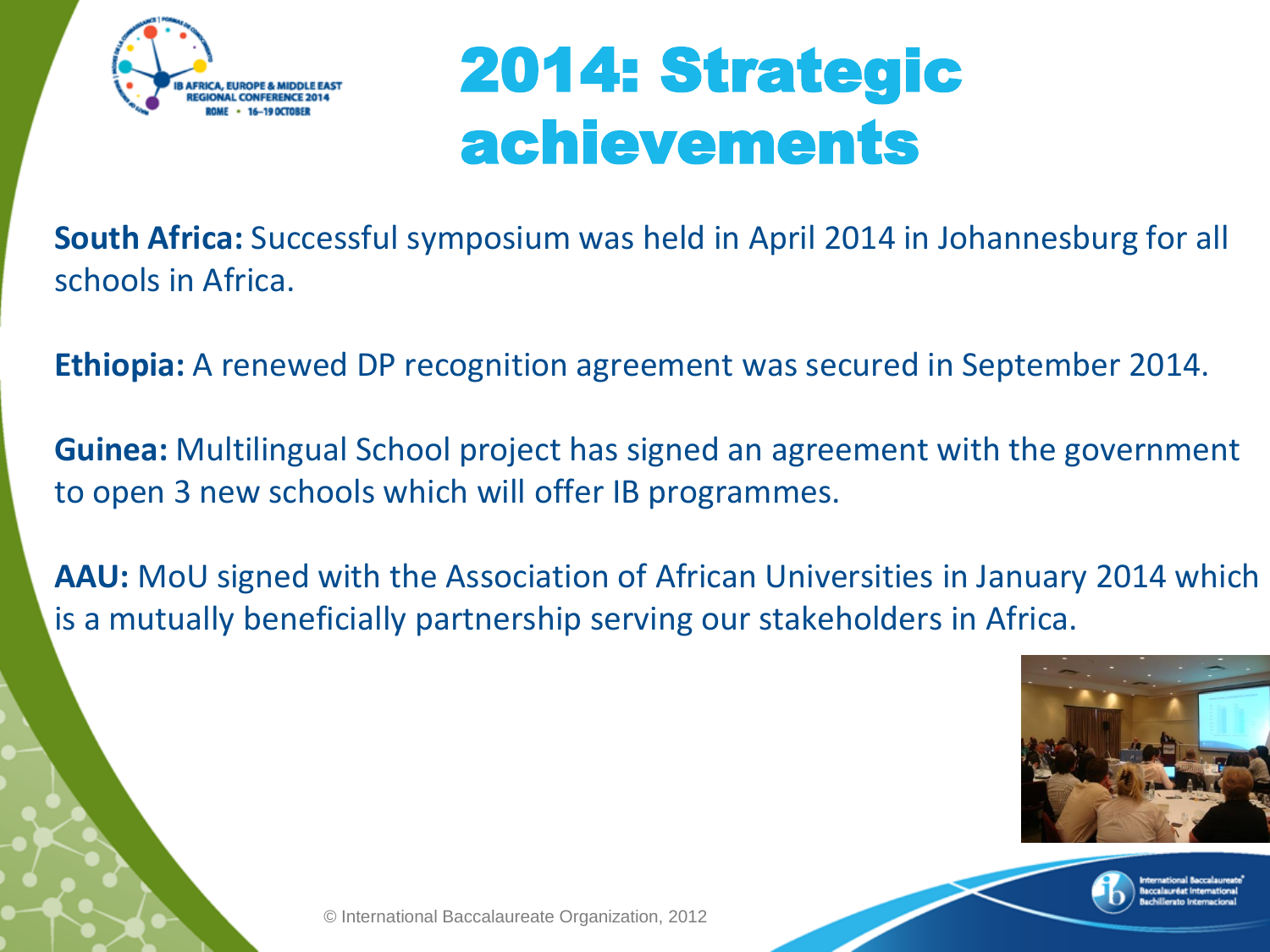

# **PD AEM 2014**

 A number of options for professional development are available in the Africa, Europe, Middle East region:

- **Regional workshops** are held in a variety of venues in major cities throughout the region and offer international networking opportunities
- **Blended workshops** combine online interactive training prior to the faceto-face workshop.
- **In-school workshops** allow schools to tailor PD to suit their needs by training a large number of teachers on their own premises.
- **Cluster workshops** have been found to be an innovative solution for schools to meet their PD needs and to accommodate gaps in PD opportunities within the AEM region, whether it is due to language, geography or non-availability of a workshop topic.
- **Online workshops** are becoming increasingly popular due to their flexible and scalable learning model.

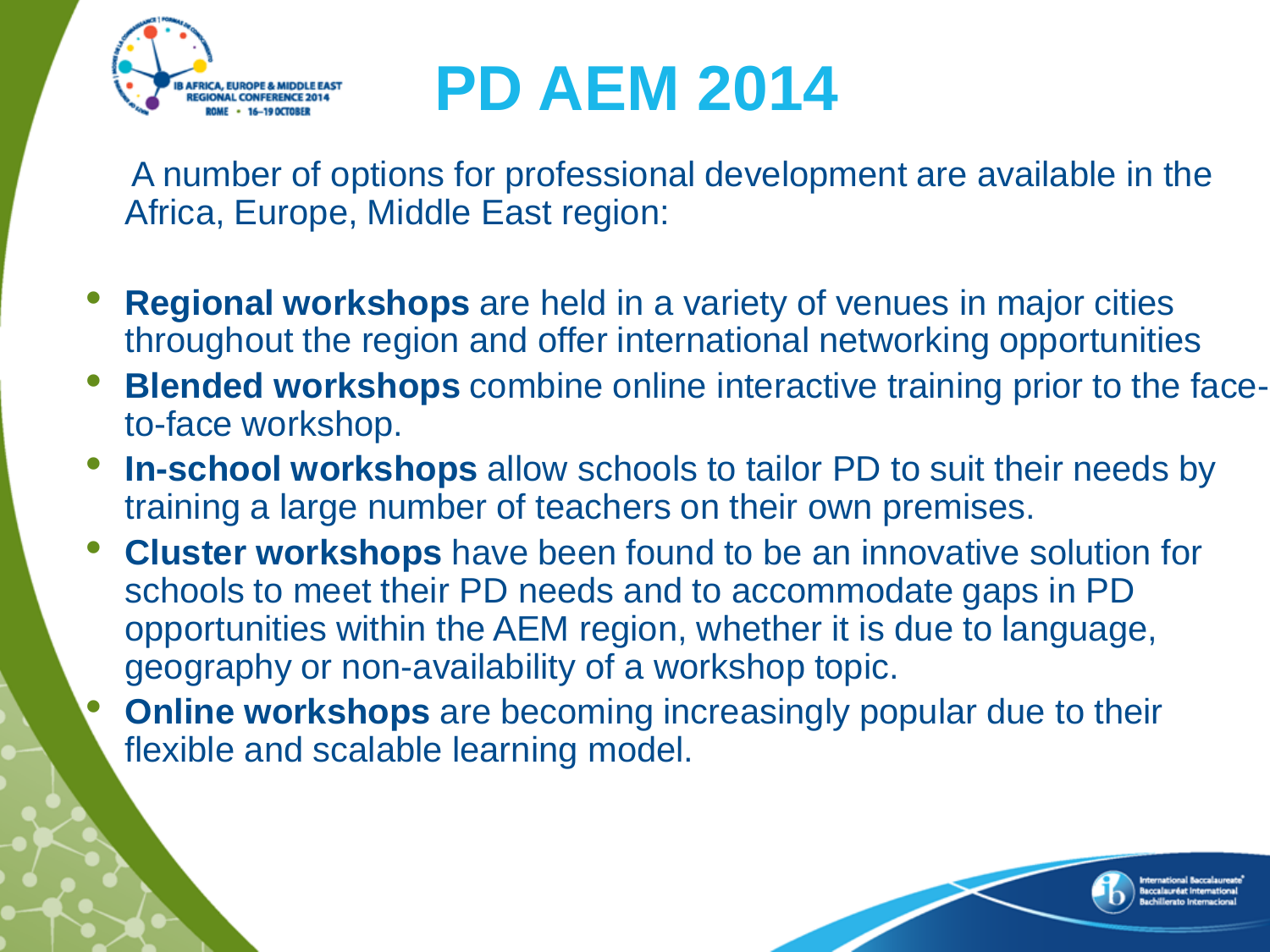



**IMPACT/NNOVATION - Achieve sustained, quality growth of schools across the region and support development opportunities in targeted countries:**

- Spain, Russia, Turkey, UAE, the UK.
- Specific focus will be given to the Middle East on the delivery of KFF project in Saudi Arabia.
- Engagement of stakeholders on the potential development of a dual language Arabic DP.

### **PROGRAMMES - Support key IB programme developments in AEM:**

- MYP rollout and eAssessment recognition.
- Preparatory work for IBCC stand alone authorized schools.
- Input to PYP review on regional implementation issues.
- Promotion of new DP guides and related professional development.
- Map national curriculums into IB programme frameworks for identified key countries (MYP in Spain and UAE and DP in Switzerland and Germany).

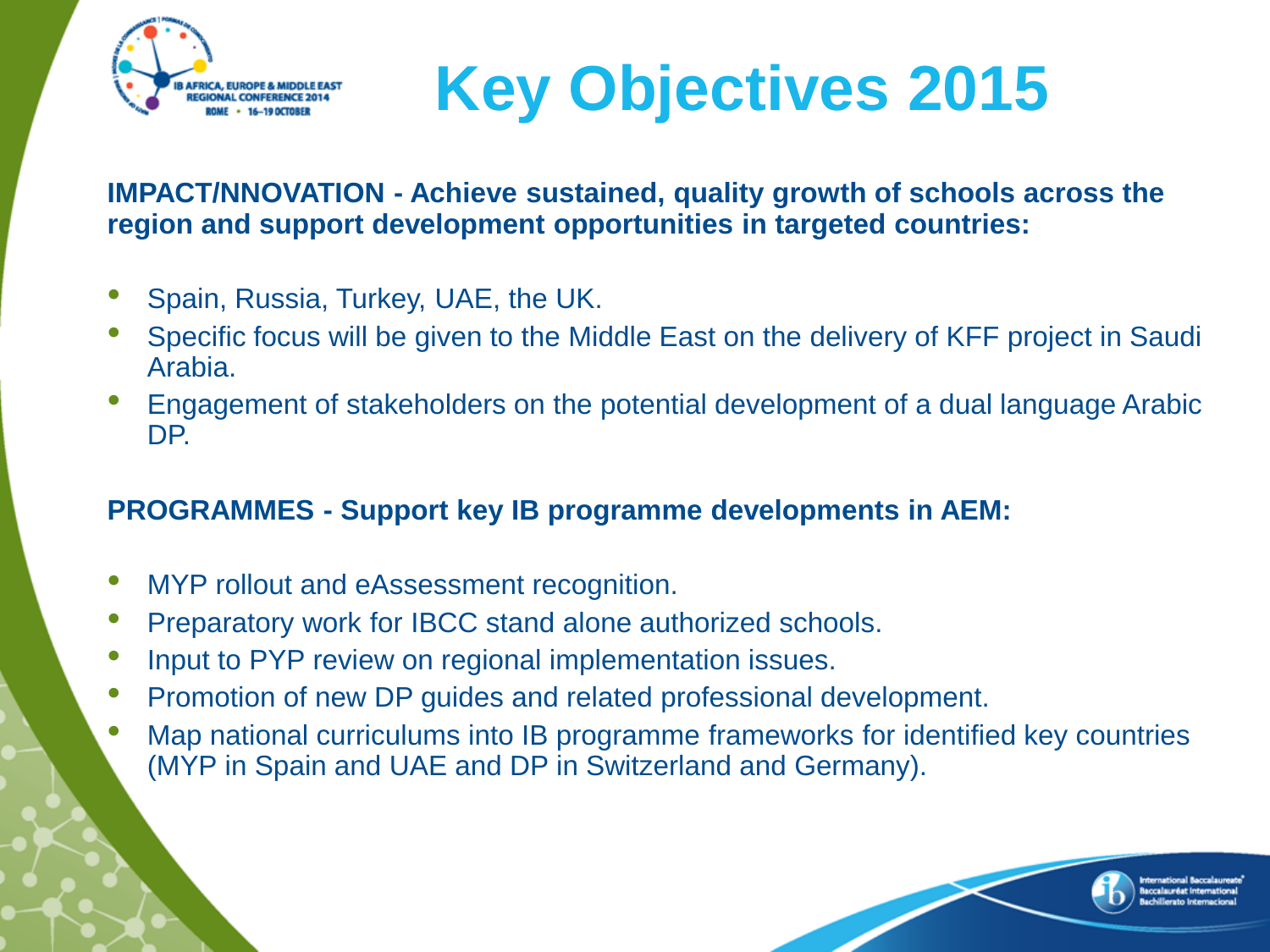

# **Key Objectives 2015**

### **QUALITY - Continuously improve the quality of the delivery of our services:**

- Implementation of a regional plan regarding data management, system and process improvements (internal and external).
- Systematic use of QA data, research findings and appropriate reporting tools to better inform our decision-making.
- Strengthening our customer service orientation.

### **PD - Evaluate and improve accordingly models of delivering PD in the region in order to better balance educational and market needs for schools:**

- Expand the take up of cluster workshops across the region.
- Blended learning pilot.
- Themed regional events.
- Simplify PD documentation.

### **IBEN - Further develop IBEN capacity ensuring that the educator network is able to support the diversity of language and role needs in the region:**

- Arabic, Russian, Turkish training.
	- Development of SSLE pilot and review.
	- Develop capacity to support the delivery of new school services.

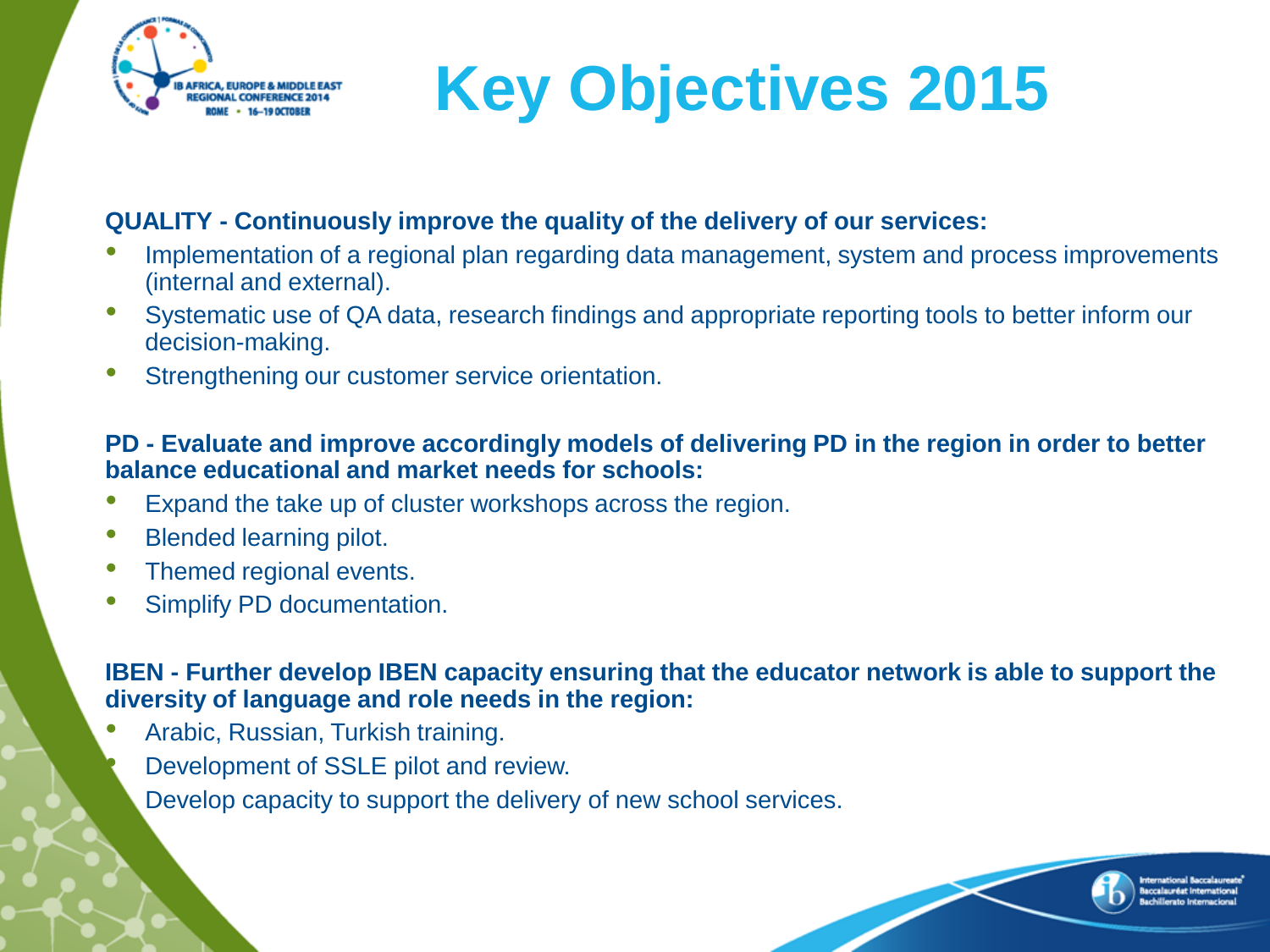



**MARKETING - Drive to improve the customer experience when supporting schools and enhancing the IB**'**s reputation in the region:**

- •More targeted marketing practices collaborating with global marketing.
- •Clearer information on how to become an IB World School.
- •Promote French language initiative collaborating with collaborating with global marketing.
- •Develop regional networks.

### **ADVOCACY - Advocate the benefits of an IB education to a variety of key stakeholders such as Ministries, HEIs, other educational authorities and agencies to further IB's reputation in the region.**

•Deliver on MoU agreements with key relationships (ADEC, KHDA in UAE, Spanish ministry of Education). •Achieve MYP 4 and 5 qualification recognition.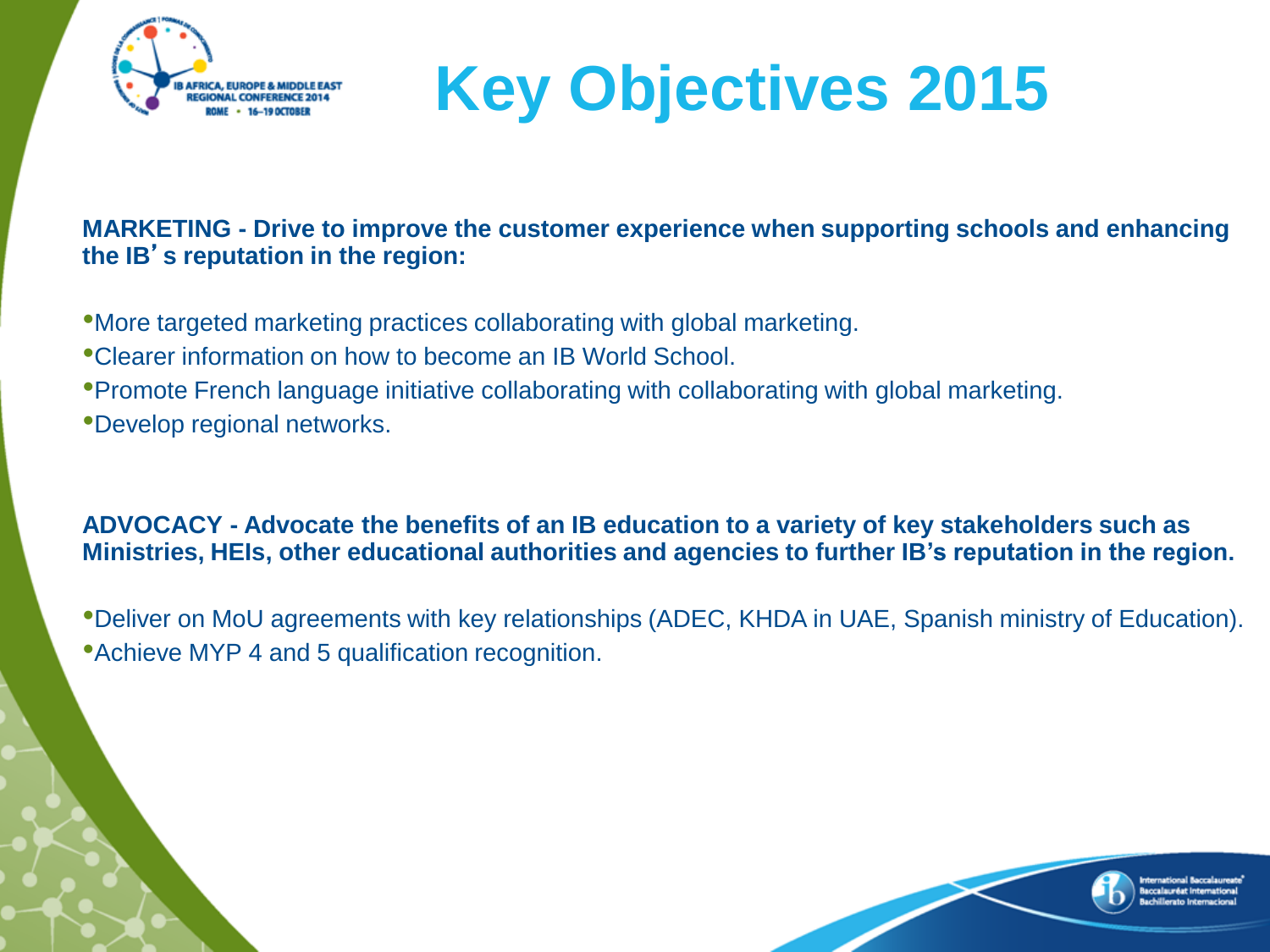

### **Completed & upcoming Programme impact studies in the AEM region**

•MYP practices and outcomes associated with the learner profile attribute "open-minded" (UK, upcoming)

- •MYP in the UK (completed)
- •Technology integration in the DP (UK, upcoming)
- •The DP and the Turkish national system (upcoming)
- •Curriculum alignment between the DP and national systems: Germany and Switzerland (upcoming)
- •Student perceptions of the value of the extended essay in preparing them for university studies (UK, completed)

For a complete list of studies please see:

<http://www.ibo.org/research/policy/programmevalidation/>

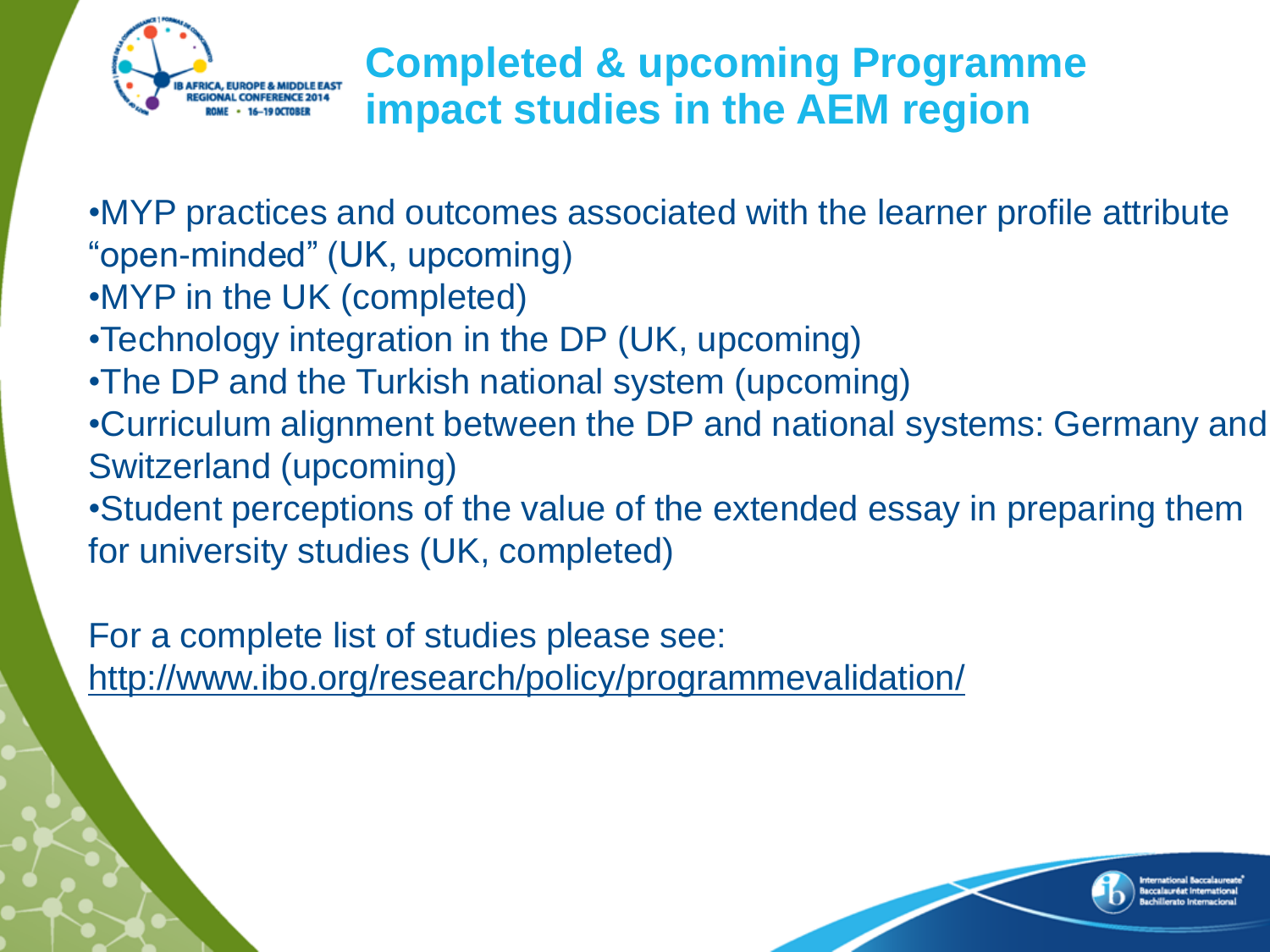

# **Strategic Objectives 2015**

## **& Recommendations**

•**IMPACT/INNOVATION**

•**PROGRAMMES** 

•**QUALITY OF SERVICES**

•**PD & IBEN**

•**ADVOCACY & MARKETING**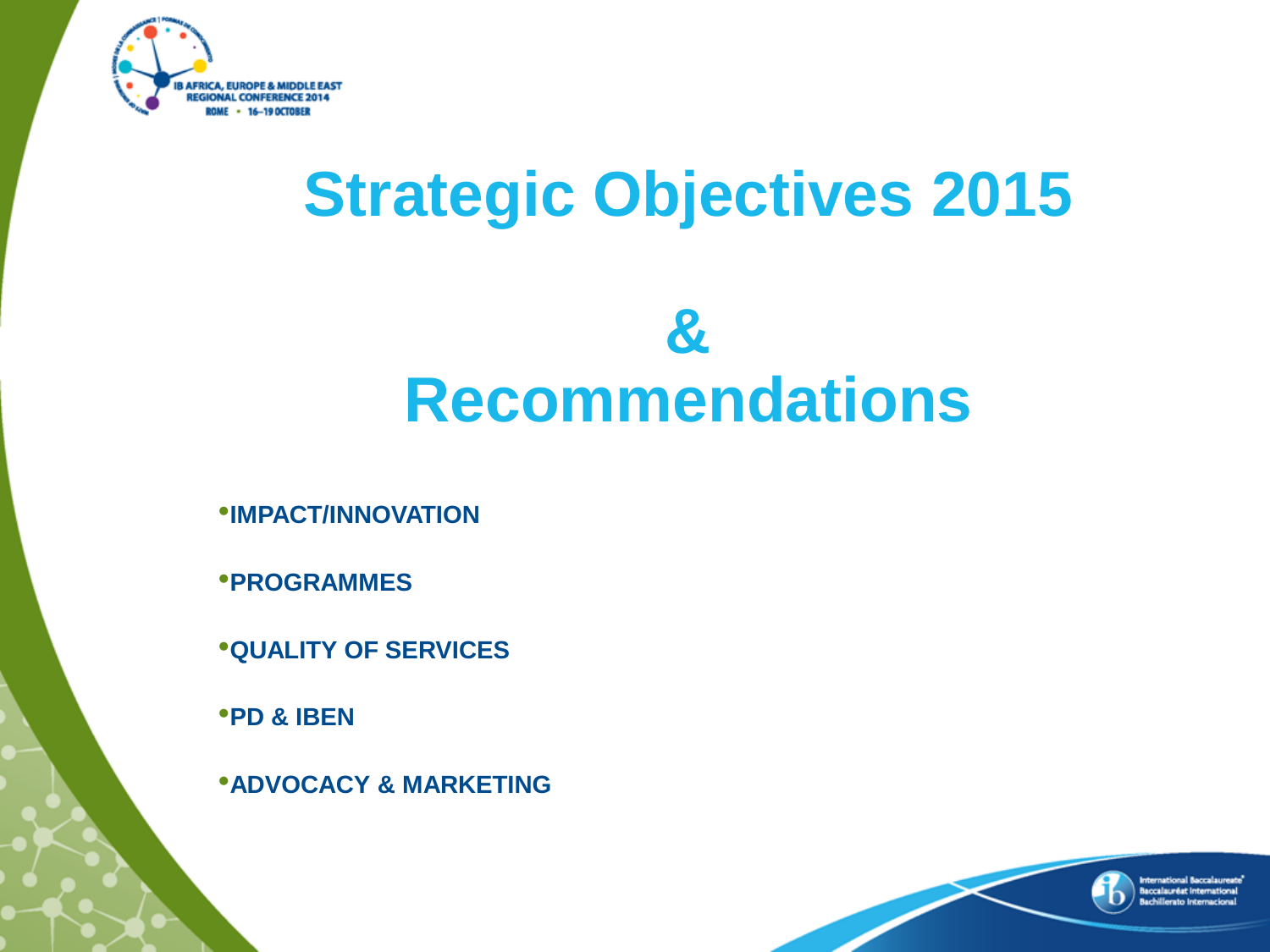

A story of 5 successes – diverse tactics - Russia

 $\boxtimes$  High level government support Growth of international schools **⊠Economics** Local language PD **ORecognition** Local language Documentation □Motivation □ "Improver" **□Political □**Ideological

> **Improvement of educational landscape**



**"Moscow International Schools" project**

- **-** Started 2011
- Contacts with Moscow DoE
- IBEN trained MYP / PYP -
- Workshops held in 2014
- Support from Educational
- Foundation Trust
- -Trained Ambassadors
- **Next Steps**
- MoU to be signed in 2014 with Moscow DoE

- IBEN to be trained in September 2014

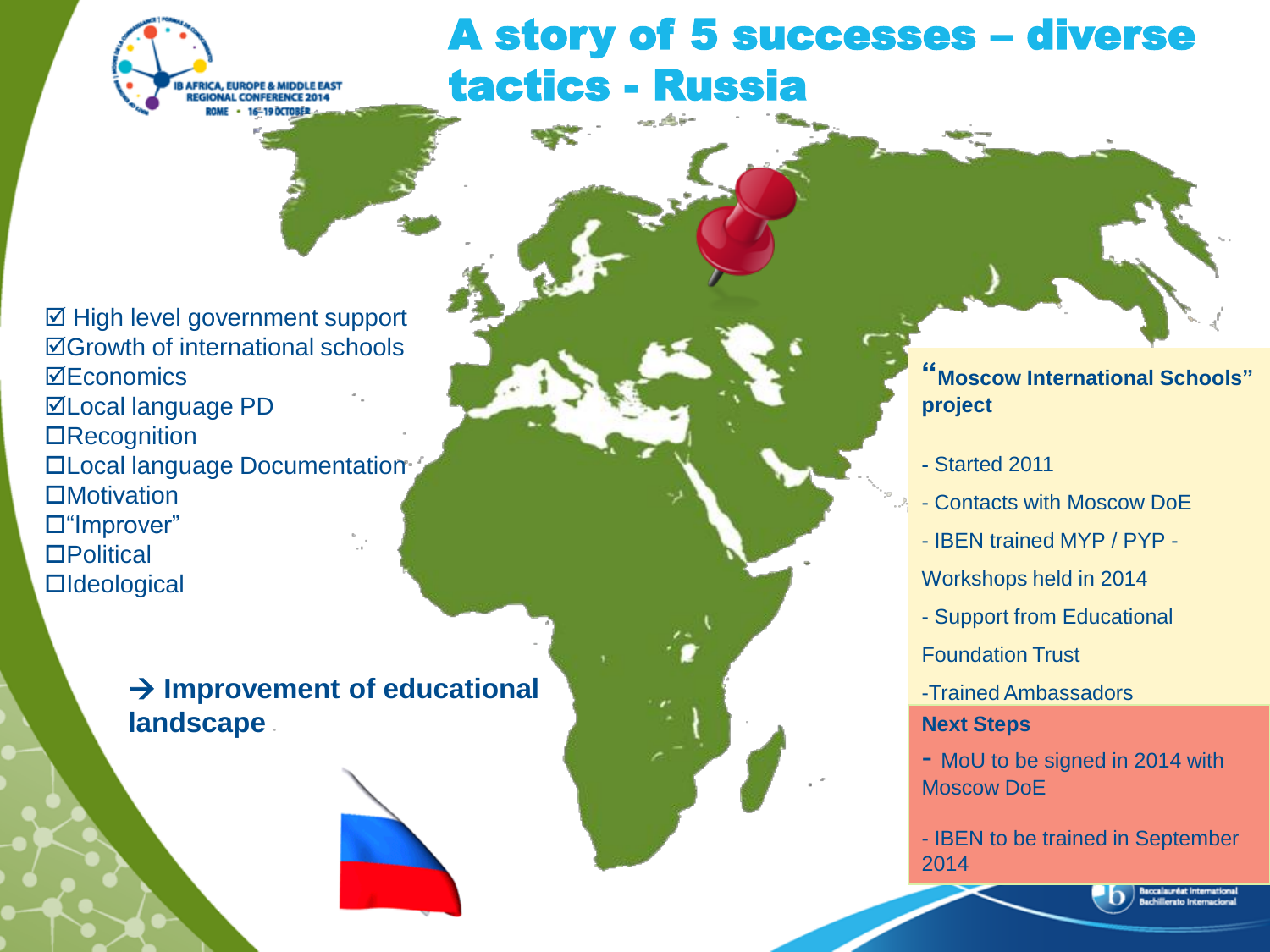

A story of 5 successes – diverse tactics - Turkey

 Government support at high level **Ø** Growth of international schools  $\overline{M}$  Economics  $⊓$  **Local language PD □ Recognition Local language Documentation** 

> $\rightarrow$  Belief in the value of **international education**



-8 schools authorized, 6 applications for candidacy in 2014

-Emerging middle class interested in international education

-Recognition and Development Ambassador trained

#### **Next Steps**

-HEI Seminar in November 2014

-More cooperation with IB Association

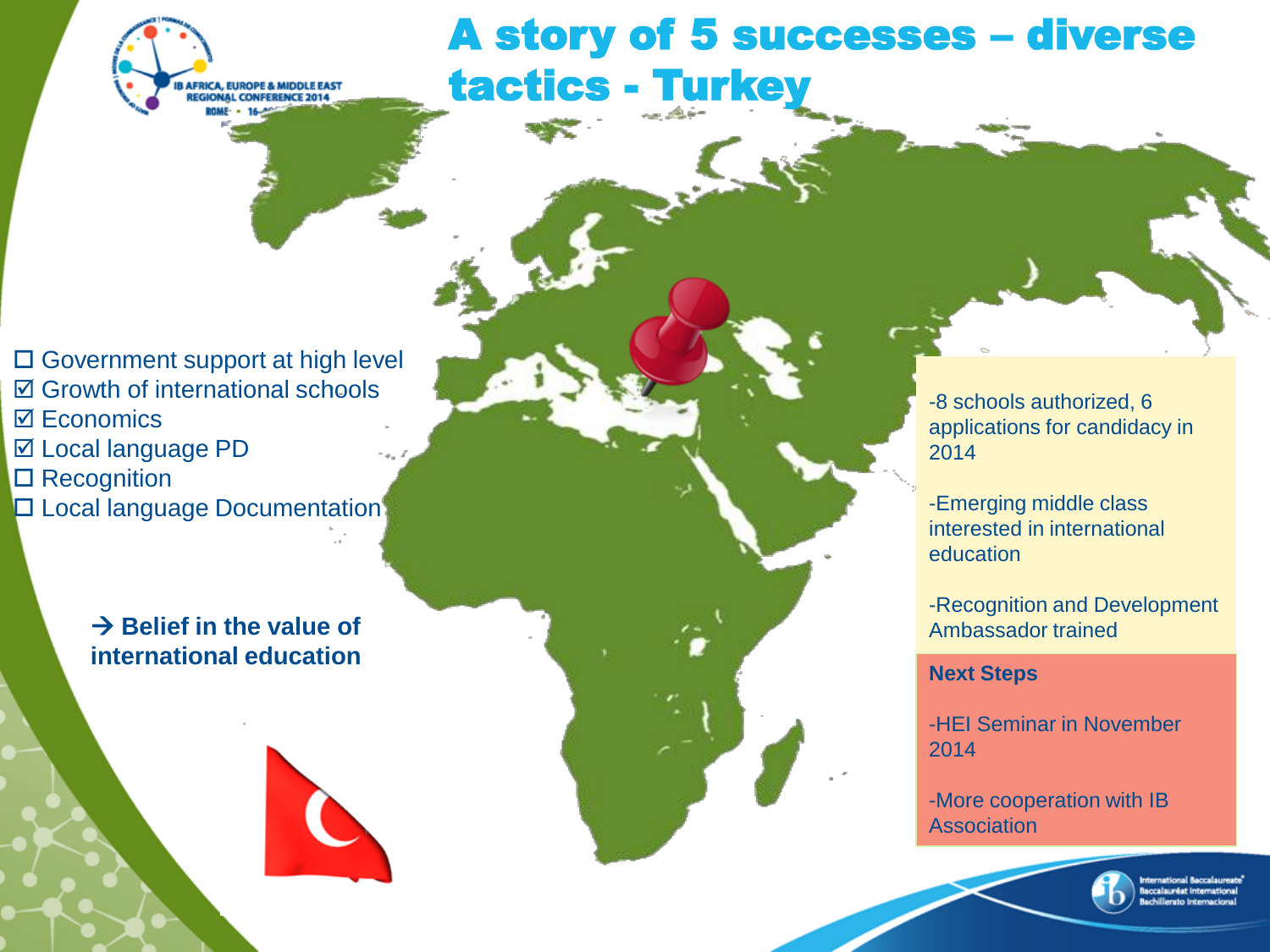

### A story of 5 successes – diverse tactics - Jordan

**Ø** Government support at high level Growth of international schools **⊠Economics** Local language PD **ØRecognition** Local language Documentation

### **→ Political support**



-Several high level meetings held in 2014 - Good quality workshops offered by Queen Rania Teachers Academy -Middle East Recognition and Development Manager based in the country to support recognition of IBCC, DPCR

#### Next Steps

IB conference to be held in December 2014 in cooperation with the Queen Rania Teacher Academy (QRTA) in Amman, Jordan.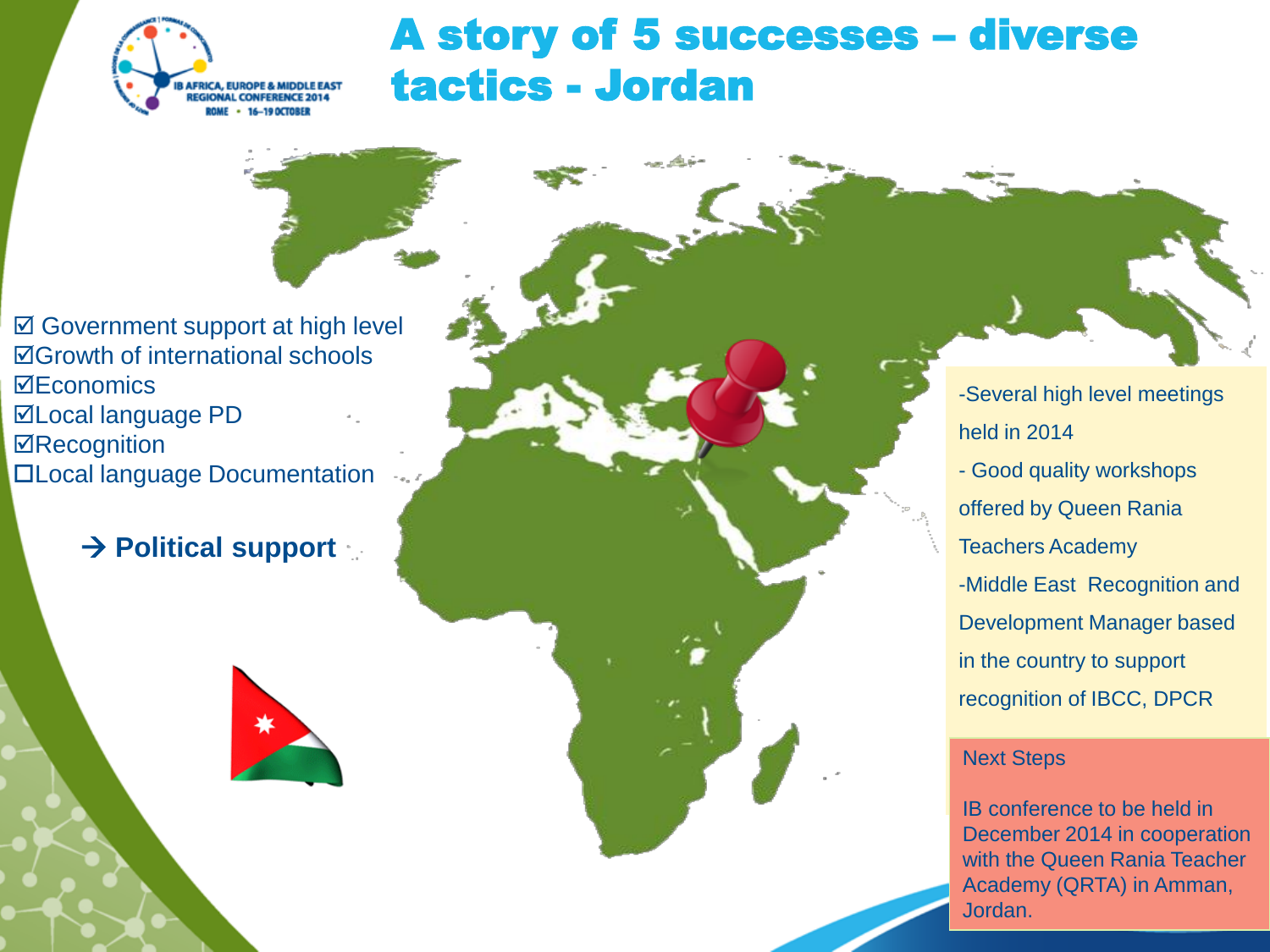

### A story of 5 successes – diverse tactics - UAE

**Ø** Government support at high level Growth of international schools **⊠Economics** Local language PD Local language Documentation **ORecognition** 

### **→ Improvement of educational landscape**



### **UAE**

-High level meetings held with key authorities: KHDA, ADEC, NQA, NIVE

- Consultant contracted to support implementation of agreements and further recognition process

#### **Next Steps**

Meetings with NIVE held at the IB Global Centre in The Hague in July and August 2014